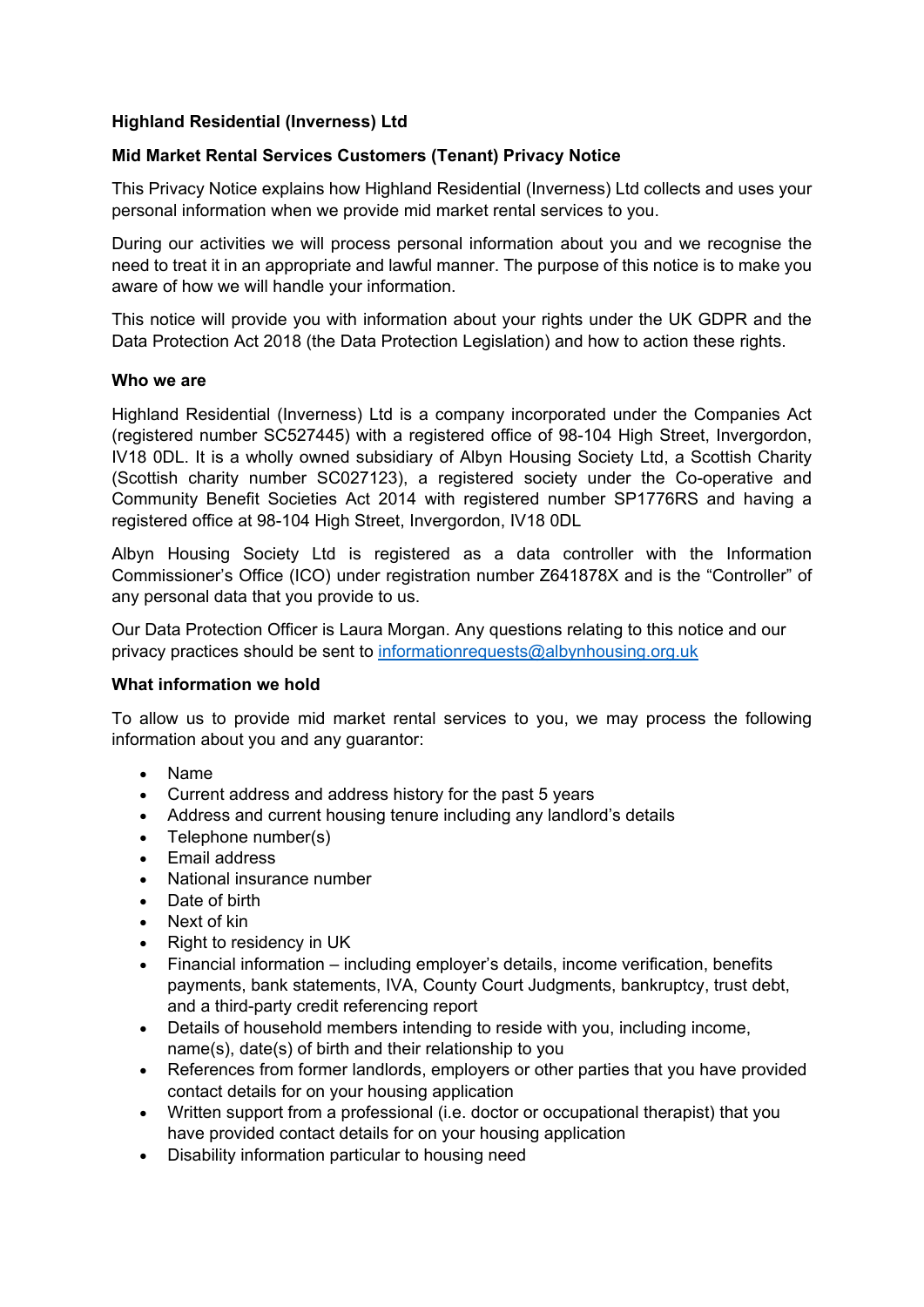We collect your personal information from you via a variety of sources, including when you complete one of our forms, when you call, write, email or meet with us or respond to a survey. We may collect information when you use our social media sites and our website.

# **Children's information**

We do not usually process children's information as part of your tenancy, as all tenants are adults. However, we record children's basic information if they are to be resident in one of our properties, including their name and date of birth. This is required for checking the property is not overcrowded and to assess other tenancy management issues where all householders and ages are required to be known.

# **Why we need your personal information - Contractual purposes and legal obligation:**

We collect your information and may use it for the following purposes:

- To assess your housing application
- To enable us to supply you with the services and information which you have requested or expect from us
- To undertake and perform our obligations and duties to you in accordance with the terms of our contract with you
- Comply with any legal obligations, we are subject to
- To enable us to respond to service requests including repairs and tenancy changes
- To investigate and respond to complaints
- To contact you in order to send you details of any changes to our services which may affect you
- For all other purposes consistent with the proper performance of our operations and business including debt recovery

# **Why we need your personal information – legitimate interests:**

We also process your personal information in pursuit of our legitimate interests. This may include:

- Research and statistical analysis to help improve our business processes and the services offered to our customers, as well as to evaluate our performance against other benchmarks. Where possible, statistical information is anonymised or pseudonymised.
- Customer segmentation research to allow us to help us better understand our customers' characteristics and prioritise, tailor and target services to you.
- Surveys relating to our services in order to gauge satisfaction and make improvements based on feedback.

Where we process your personal information in pursuit of our legitimate interests, you have the right to object to us using your personal information for the above purposes. If you wish to object to any of the above processing, please contact us by emailing: [informationrequests@albynhousing.org.uk](mailto:informationrequests@albynhousing.org.uk)

If we agree and comply with your objection, this may affect our ability to undertake the tasks above for your benefit.

## **Other uses of your personal information**

We may ask you if we can process your personal information for additional purposes. Where we do so, we will provide you with an additional privacy notice with information on how we will use your information.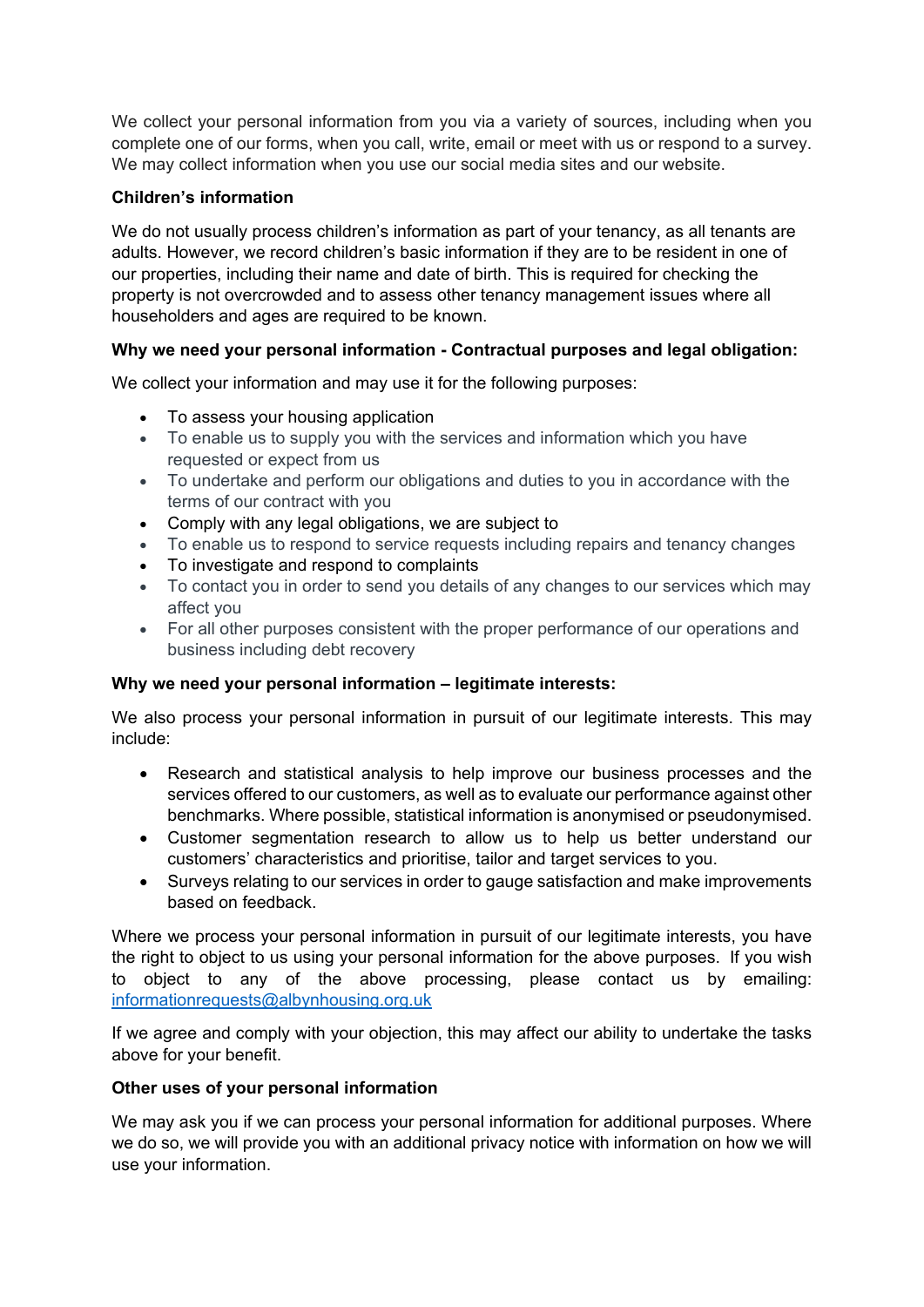### **Who we share your personal information with**

We share limited personal data with our contractors who are carrying out services on our behalf including:

- Emergency, responsive or planned property repairs contractors
- Satisfaction survey providers
- Credit referencing agencies
- Safe Deposits Scotland
- Registered landlord of the property
- Payment service providers
- Debt collection services
- Property management system providers
- Online form system providers

Our contractors are required to comply with the law and our own Data Processing Agreement or Data Processing Clauses within our contracts to ensure data is managed appropriately and for specified purposes.

We may be required to share personal information with statutory or regulatory authorities and organisations to comply with statutory obligations. We may also share personal information with our professional and legal advisors for the purposes of taking advice.

We will only share information on the basis of your consent or in accordance with another lawful basis under UK data protection legislation.

In the event that we do share personal information with external third parties, we will only share such personal information strictly required for the specific purposes and take reasonable steps to ensure that recipients shall only process the disclosed personal information in accordance with those purposes.

### **How we protect personal information:**

When you give us information, we take steps to make sure that your personal information is kept safe and secure. Your personal information is stored on our paper and IT filing systems which may be copied for testing, back up, archiving and disaster recovery purposes. Access to your information is limited to those who require it to provide services to you. All data is held within the UK and EEA.

If any of your personal information is transferred outwith the European Union or the European Economic Area by any of our contractors, we will ensure that there are adequate safeguards in place to protect personal information in accordance with the General Data Protection regulations and applicable UK Data Protection Legislation

### **How long we keep your personal information:**

We will only keep your personal information for as long as necessary to provide you with tenancy services and to safeguard Highland Residential Ltd in the event of any claims, complaints, litigation, enquiries or investigations during or following the termination of your tenancy.

We will keep certain personal information of tenants for longer in order to confirm how long you were a tenant. We need to do this to in the event of a claim against Highland Residential Ltd.